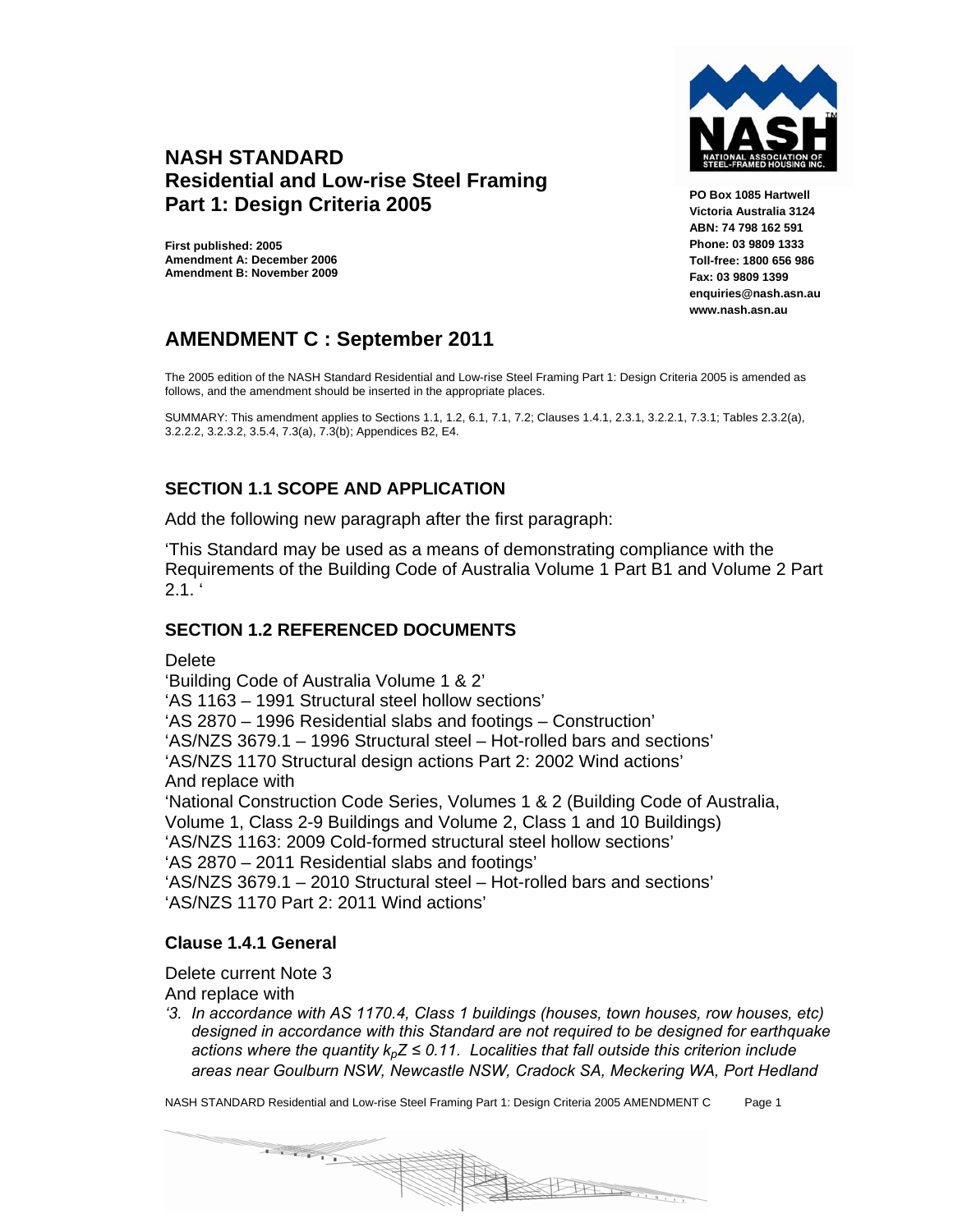WA, Broome WA, Bundaberg QLD, Tennant Creek NT and some isolated desert areas of *Australia. Refer to AS 1170.4 for more details of high earthquake hazard areas.* 

*For housing where k<sub>p</sub>Z>0.11, for other classes of buildings and for buildings with Importance Level higher than 2, refer to AS 1170.4.'* 

### **Clause 2.3.1 Design for strength**

Add the following note below the listed action combinations:

*'Note: Where wind pressures acting on two or more surfaces of an enclosed building contribute simultaneously to a structural action effect in a member, action combination factors Kc,e and Kc,i (AS/NZS 1170.2) may be applicable to external and internal pressure coefficients respectively.* 

#### **Table 2.3.2(a) – Serviceability response limits – trusses & rafters**

Delete 'Note:' And replace with

*'Notes:* 

- *1. For cantilevers, the limit of response may be taken as twice that of mid-span deflection.*
- *2. For precambered trusses or rafters, the nett deflection response of the truss or rafter should be assessed against the limit of response.*
- *3. Differential deflections between adjacent members should be checked to ensure they comply with Clause D2.3.2.'*

### **Clause 3.2.2.1 Design for strength**

Make the following changes to notes below the listed action combinations:

Delete Note 1 and replace with the following:

*'1. Where wind pressures acting on two or more surfaces of an enclosed building contribute simultaneously to a structural action effect in a member, action combination factors Kc,e* and K<sub>c,i</sub> (AS/NZS 1170.2 Clause 5.4.3 and Table 5.5) may be applicable to external and *internal pressure coefficients respectively.* 

Add a third note as follows:

*'3. Windows and doors, including garage roller doors, should be designed to withstand the same ultimate wind actions as the wall in which they are installed. Manufacturers should provide product installation details to achieve appropriate performance.'* 

#### **Table 3.2.2.2 Serviceability response limits – external walls, single/upper storey**

Add following Note at bottom of the table *'Note: These limits have been used satisfactorily with brick veneer and ceramic tiled walls.'* 

#### **Table 3.2.3.2 Serviceability response limits – external walls, lower of 2 storey**

Add following Note at bottom of the table

*'Note: These limits have been used satisfactorily with brick veneer and ceramic tiled walls.'* 

NASH STANDARD Residential and Low-rise Steel Framing Part 1: Design Criteria 2005 AMENDMENT C Page 2

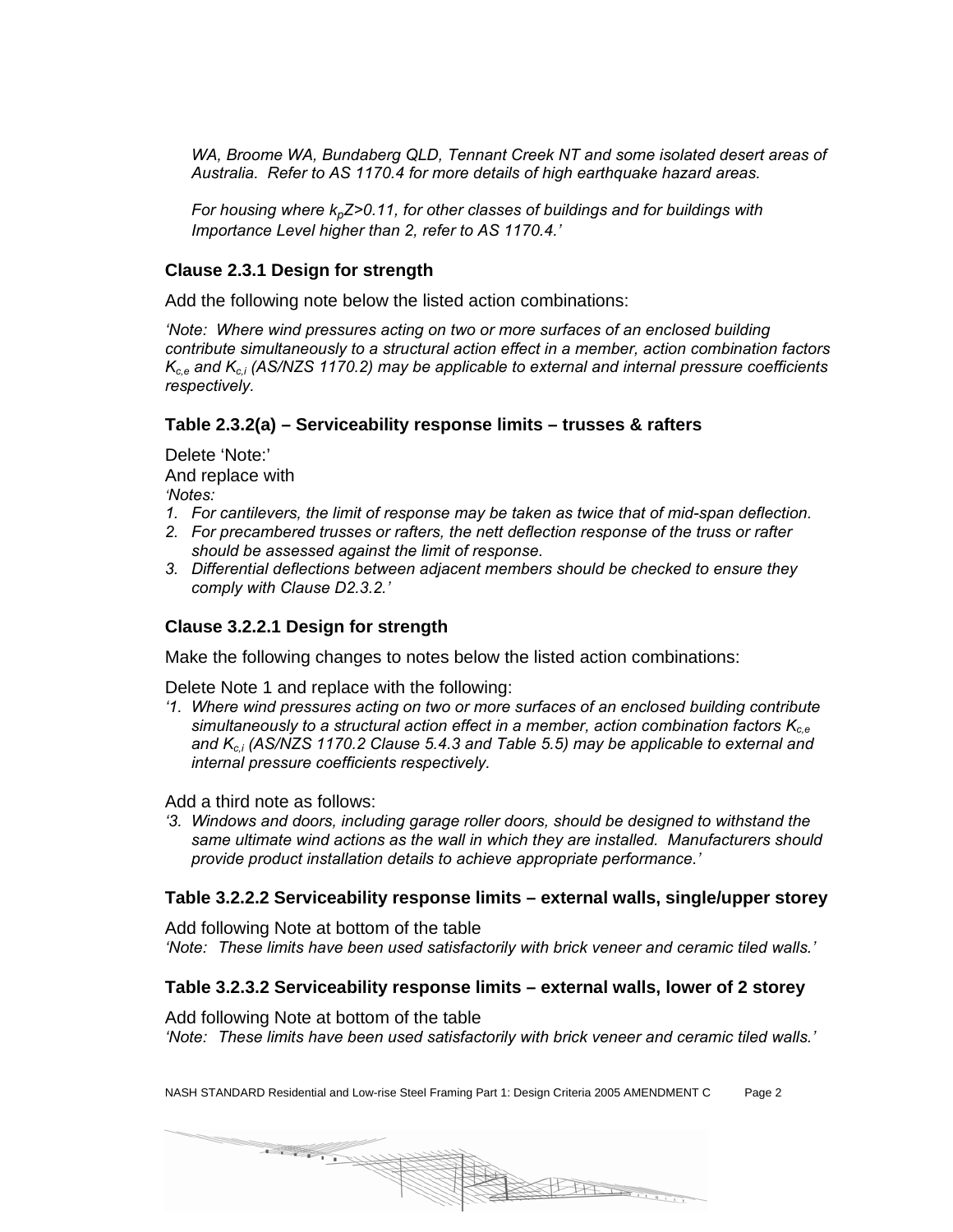### **Table 3.5.4 – Serviceability response limits for upper and lower storey wall plates**

In the Serviceability Parameter column: Delete 'Mid-span' And replace with 'Maximum'.

### **SECTION 6.1 GENERAL**

Delete the existing note and replace with the following: 'Notes:

- *1. Temporary bracing may be required during construction (see Appendix A).*
- 2. *Where wind pressures acting on two or more surfaces of an enclosed building contribute simultaneously to a structural action effect in a member, action combination factors Kc,e* and K<sub>c,i</sub> (AS/NZS 1170.2) may be applicable to external and internal pressure coefficients *respectively.*

## **SECTION 7.1 GENERAL**

In the first line, replace 'Section 6' with 'Section 8'.

Add to the end of the first paragraph.

'Where testing in accordance with AS/NZS 4600 Section 8 is used, the provisions of Sections 7.2 and 7.3 of this document apply.'

## **SECTION 7.2 ADDITIONAL REQUIREMENTS FOR PROTOTYPE TESTING**

Add the following words to the end of the first sentence: ' produced using controlled processes and identified materials.'

**Delete** 'a) member strength: 10%' And replace with 'a) member or connector strength: 10%'

Add the following explanatory notes to the end of the clause:

*'Notes:* 

- *1. See Section 5.1 for definitions of connector and connection.*
- *2. Where materials are sourced from multiple suppliers, the coefficient of variation of material properties (eg thickness, strength, diameter etc) should be assessed to ensure the above assumptions are applicable.'*

NASH STANDARD Residential and Low-rise Steel Framing Part 1: Design Criteria 2005 AMENDMENT C Page 3

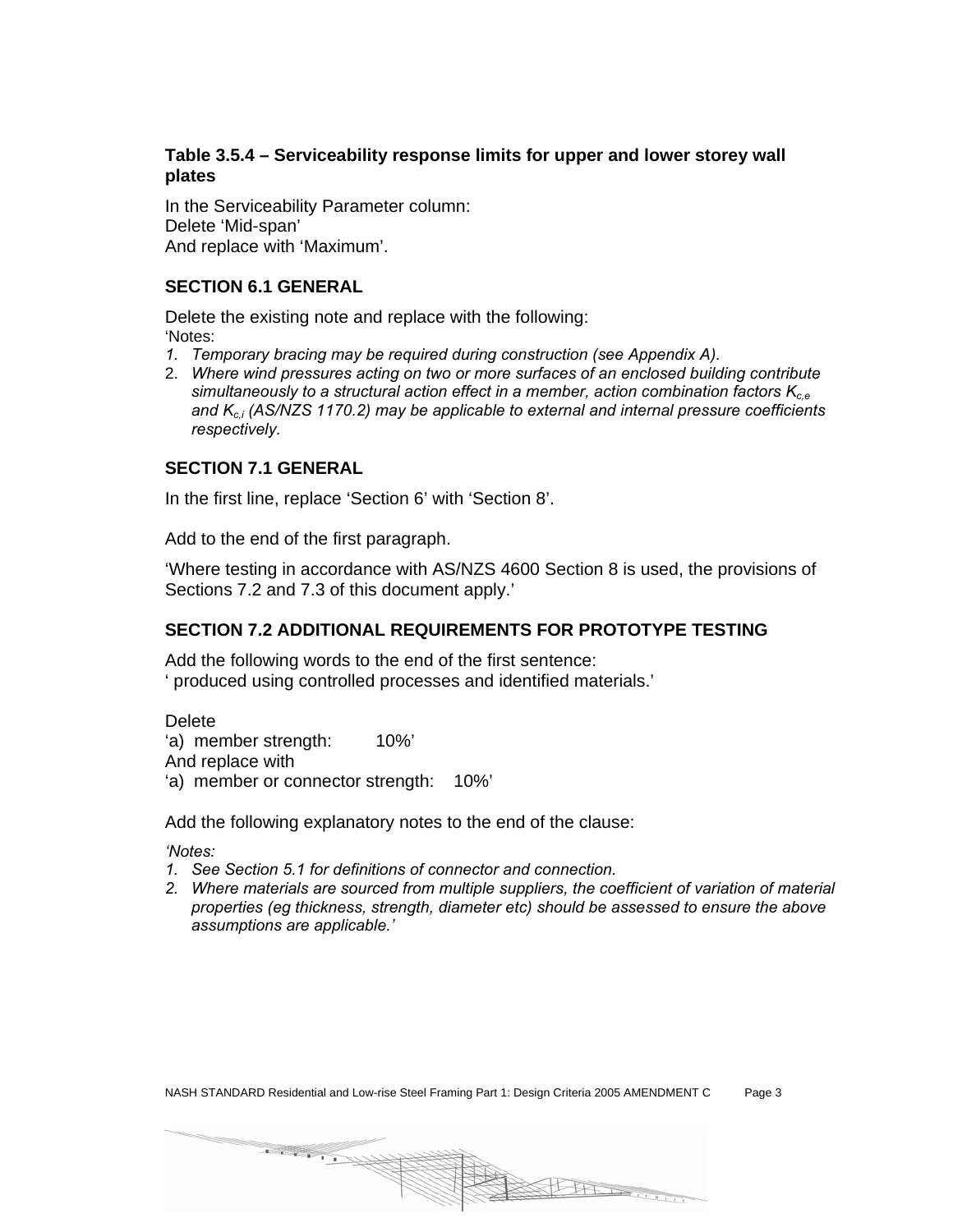#### **Clause 7.3.1 General**

Delete Clause 7.3.1 And replace with

'7.3.1 General

When the design value  $R_d$  for a specific product is established by prototype testing, the failure mode must be the same across all test samples. The design value  $R_d$  must satisfy either:

 $R_d = (R_{min} / k_{t-min})$  or  $R_d = (R_{ave} / k_{t-ave})$ 

where

 $R_{min}$  is the minimum value of the test results and  $k_{t-min}$  is the sampling factor as given in Table 7.3(a)

 $R_{\text{ave}}$  is the average value of the test results and  $k_{\text{t-ave}}$  is the sampling factor as given in Table 7.3(b)

*Note: Wherever possible, the minimum number of tests should be 3 for members and assemblies and 10 for connectors.* 

| No of test | Coefficient of variation of structural characteristics (ksc) |      |      |      |      |      |
|------------|--------------------------------------------------------------|------|------|------|------|------|
| units      | 5%                                                           | 10%  | 15%  | 20%  | 25%  | 30%  |
|            | 1.20                                                         | 1.46 | 1.79 | 2.21 | 2.75 | 3.45 |
| 2          | 1.17                                                         | 1.38 | 1.64 | 1.96 | 2.36 | 2.86 |
| 3          | 1.15                                                         | 1.33 | 1.56 | 1.83 | 2.16 | 2.56 |
| 4          | 1.15                                                         | 1.30 | 1.50 | 1.74 | 2.03 | 2.37 |
| 5          | 1.13                                                         | 1.28 | 1.46 | 1.67 | 1.93 | 2.23 |
|            | 1.11                                                         | 1.23 | 1.38 | 1.56 | 1.76 | 1.99 |
| 10         | 1.10                                                         | 1.21 | 1.34 | 1.49 | 1.66 | 1.85 |
| 20         | 1.06                                                         | 1.13 | 1.21 | 1.29 | 1.39 | 1.50 |
| 100        | 1.00                                                         | 1.00 | 1.00 | 1.00 | 1.00 | 1.00 |

|  |  |  |  | Table 7.3(a) – Sampling factor $\mathbf{k}_{t-min}$ for use with the minimum value of the test results |
|--|--|--|--|--------------------------------------------------------------------------------------------------------|
|--|--|--|--|--------------------------------------------------------------------------------------------------------|

BH